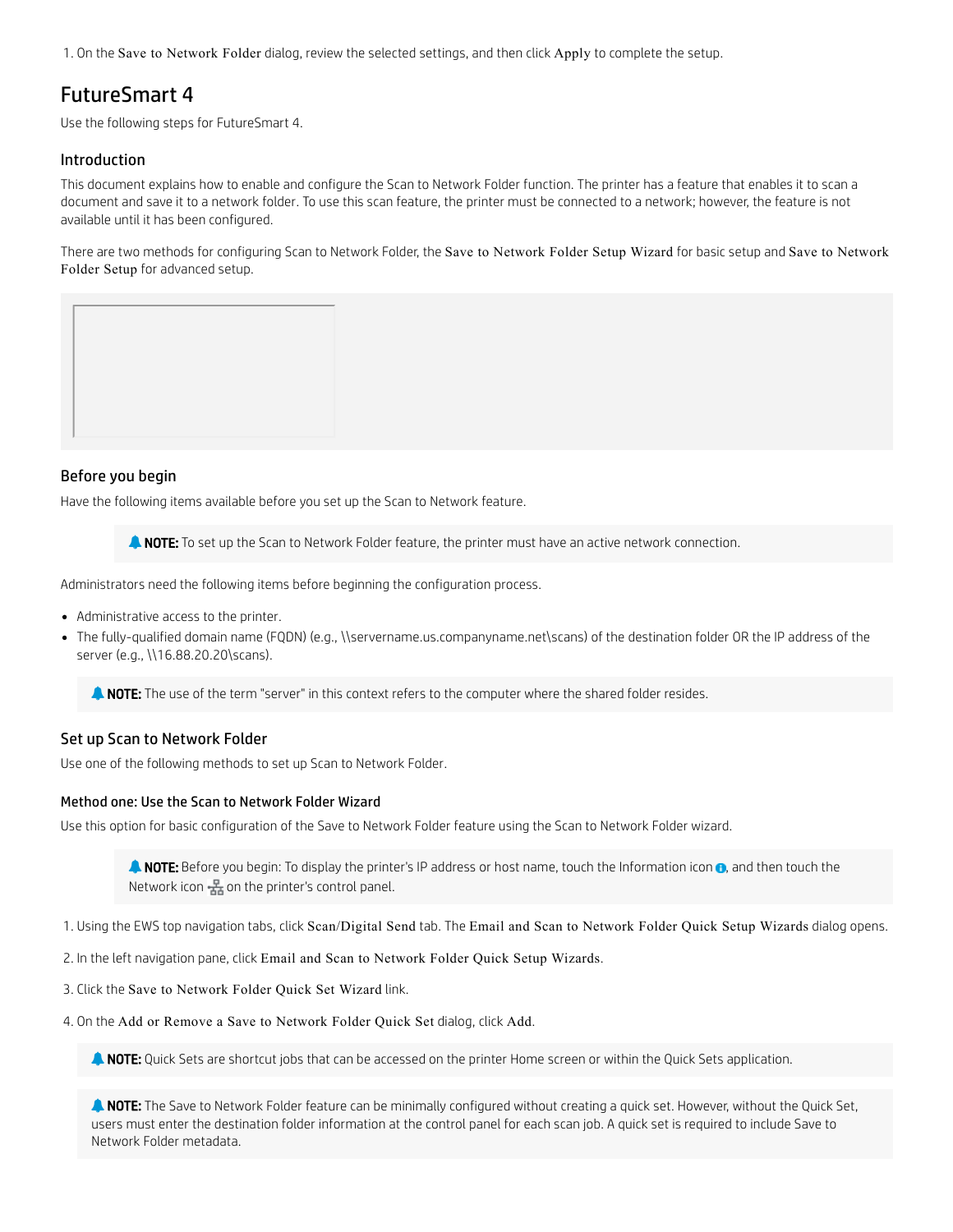5. On the Add Folder Quick Set dialog, complete the following information:

a. In the Quick Set Title field, type a title.

**A NOTE:** Name the Quick Set something that users can understand quickly (e.g., "Scan and save to a folder").

b. In the Quick Set Description field, type a description explaining what the Quick Set will save.

c. Click Next.

6. On the Configure Destination Folder dialog, complete the following information:

a. In the UNC Folder Path field, type a folder path where the scan will go.

The folder path can either be the fully-qualified domain name (FQDN) or the IP address of the server. Be sure that the folder path (e.g., \scans) follows the FQDN or IP address.

FQDN example: \\servername.us.companyname.net\scans IP address example: \\16.88.20.20\scans

**A NOTE:** The FQDN can be more reliable than the IP address. If the server gets its IP address via DHCP, the IP address can change. However, the connection with an IP address might be faster because the printer does not need to use DNS to find the destination server.

b. From the Authentication Settings drop-down, select one of the following options:

- Use credentials of user to connect after Sign In at the control panel
- Always use these credentials

**A NOTE:** If Always use these credentials is selected, a user name and password must be entered in the corresponding fields, and the printer's access to the folder must be verified by clicking Verify Access.

c. In the Windows Domain field, type the Windows domain.

**TIP:** To find the Windows domain in Windows 7, click Start, click Control Panel, click System. To find the Windows domain in Windows 8, click Search, enter System in the search box, and then click System. The domain is listed under Computer name, domain, and workgroup settings.

d. Click Next.

7. On the Configure File Scan Settings dialog, set the default scanning preferences for the Quick Set, and then click Next.

8. Review the Summary dialog, and then click Finish.

# Method two: Use Scan to Network Folder Setup

This option enables advanced configuration of the Save to Network Folder feature using the HP Embedded Web Server (EWS) for the printer.

**A NOTE:** Before you begin: To display the printer's IP address or host name, touch the Information icon  $\theta$ , and then touch the Network icon  $\frac{1}{2}$  on the printer's control panel.

# Step one: Begin the configuration

Use the following steps to begin Scan to Network Folder setup.

1. Click the Scan/Digital Send tab.

2. In the left navigation pane, click Scan to Network Folder Setup.

# Step two: Configure the Scan to Network Folder settings

Use the following procedure to complete Scan to Network Folder setup.

# STEP ONE: BEGIN THE CONFIGURATION

Use the following steps to begin configuration.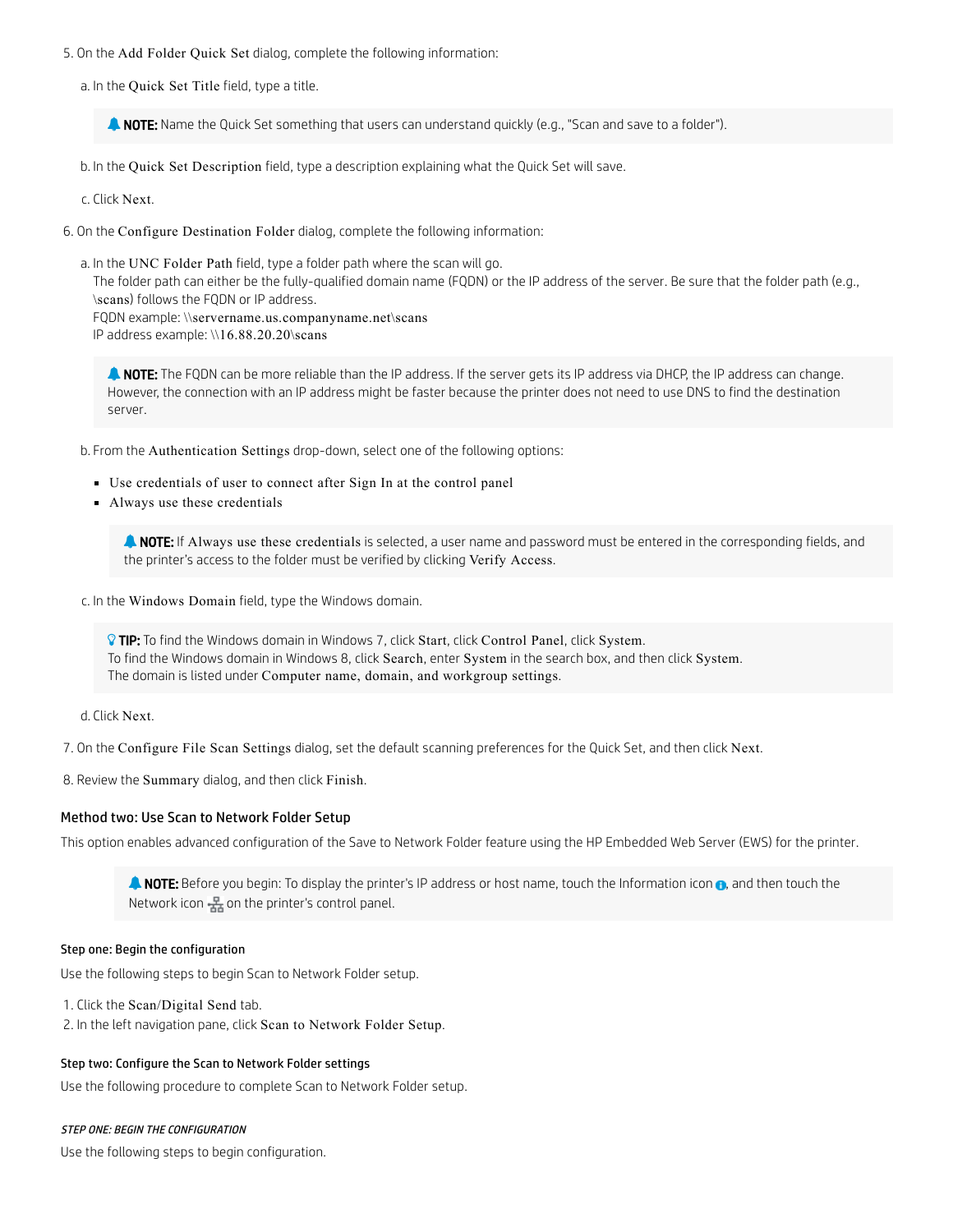- 1. On the Scan to Network Folder Setup page, select the Enable Scan to Network Folder check box. If this box is not selected, the feature is unavailable at the printer control panel.
- 2. In the Scan to Network Folder area of the left navigation pane, click Quick Sets. Click Add to open the Quick Sets Setup dialog.

**A NOTE:** Quick Sets are shortcut jobs that can be accessed on the printer Home screen or within the Quick Sets application.

**A NOTE:** The Scan to Network Folder feature can be minimally configured without creating a Quick Set. However, without the Quick Set, users must enter the destination folder information at the control panel for each scan job. A Quick Set is required to include Scan to Network Folder metadata.

Complete all of the settings in the Quick Set Setup to fully configure the Scan to Network Folder feature.

# DIALOG ONE: SET THE QUICK SET NAME, DESCRIPTION, AND OPTIONS FOR USER INTERACTION AT THE CONTROL PANEL

Set the Quick Set details for user interaction at the printer's control panel.

Use the Set the button location for the Quick Set and options for user interaction at the control panel dialog to configure where the Quick Set button will display on the printer control panel and to configure the level of user interaction at the printer control panel.

1. In the Quick Set Name field, type a title.

**A NOTE:** Name the Quick Set something that users can understand quickly (e.g., "Scan and save to a folder").

2. In the Quick Set Description field, type a description explaining what the Quick Set will save.

3. From the Quick Set Start Option list, select one of the following options:

- Option one: Enter application, then user presses Start.
- Option two: Start instantly upon selection. Select one of the following prompt options :
	- **Prompt for original sides**
	- **Prompt for additional pages**
	- **Require Preview**

**NOTE:** If Start instantly upon selection is selected, the destination folder must be entered in the next step.

4. Click Next.

### DIALOG TWO: FOLDER SETTINGS

Use the Folder Settings dialog to configure the types of folders the printer sends scanned documents to and the folder permissions.

There are two types of destination folders to select from:

- Shared folders or FTP folders
- Personal shared folders

There are two types of folder permissions to select from:

- Read and write access
- Write access only

# CONFIGURE THE DESTINATION FOLDER FOR SCANNED DOCUMENTS

Select one of the following options to set up a destination folder.

### OPTION 1: CONFIGURE THE PRINTER TO SAVE TO A SHARED FOLDER OR FTP FOLDER

To save scanned documents to a standard shared folder or an FTP folder, complete the following steps.

1. If it is not already selected, select Save to shared folders or FTP folders.

2. Click Add.... The Add Network Folder Path dialog opens.

3. On the Add Network Folder Path dialog, select one of the following options: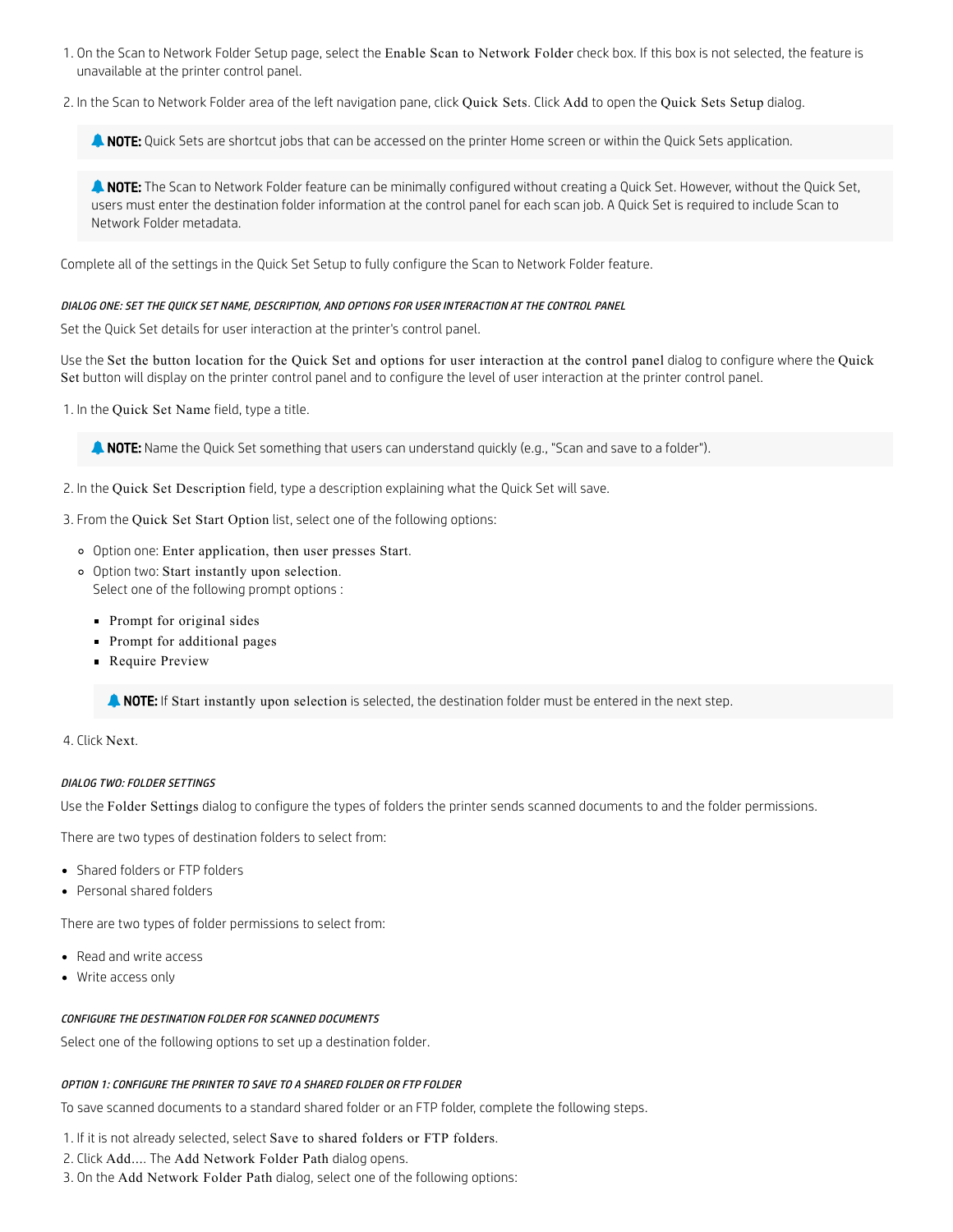Option one: Save to a standard shared network folder.

|                                                                           | at 1, percent layer was         |                                                                                                   |              |                                                                               |                          |                        | Search by Keyword | Welcome<br><b>Sign In</b><br>Ö. |
|---------------------------------------------------------------------------|---------------------------------|---------------------------------------------------------------------------------------------------|--------------|-------------------------------------------------------------------------------|--------------------------|------------------------|-------------------|---------------------------------|
| <b>Information</b><br><b>General</b>                                      | Copy/Print                      | <b>Scan/Digital Send</b>                                                                          | Fax          | <b>Troubleshooting</b>                                                        | <b>Security</b>          | <b>HP Web Services</b> | <b>Networking</b> |                                 |
| $=$ Email Setup<br>Default Job Options                                    | <b>Quick Sets Setup</b>         |                                                                                                   |              |                                                                               |                          |                        |                   |                                 |
| <b>Ouick Sets</b><br>- Scan to Network Folder<br>Default Job Options<br>А | <b>Add Network Folder Path</b>  | Save to a standard shared network folder                                                          |              |                                                                               |                          |                        |                   |                                 |
| <b>Quick Sets</b><br>+ Scan to USB Drive                                  | <b>UNC Folder Path:</b> *       |                                                                                                   |              | <b>Custom Subfolder:</b>                                                      | $\ddot{}$                |                        |                   |                                 |
| Contacts<br>A Email and Scan to Network<br>Folder Quick Setup Wizards     | (Upathlpath)                    |                                                                                                   | folder path. | Appends a custom subfolder at end of the<br>Restrict subfolder access to user |                          |                        |                   |                                 |
| Digital Sending Software Setup                                            | <b>Folder Path Preview:</b>     |                                                                                                   |              |                                                                               |                          | <b>Update Proview</b>  |                   |                                 |
|                                                                           | <b>Authentication Settings:</b> | Some Custom Subfolder values will be updated only when the Quick Set is used.                     |              |                                                                               |                          |                        |                   |                                 |
|                                                                           |                                 | Use credentials of user to connect after Sign In at the control panel                             |              |                                                                               | $\overline{\phantom{a}}$ |                        |                   |                                 |
|                                                                           | <b>Windows Domain:</b>          |                                                                                                   |              |                                                                               |                          |                        |                   |                                 |
|                                                                           | Save to an FTP Server           |                                                                                                   |              |                                                                               |                          |                        |                   |                                 |
|                                                                           |                                 | A Workstation or Server that has a File Transfer Protocol (FTP) service installed and configured. |              |                                                                               |                          |                        |                   |                                 |
|                                                                           |                                 |                                                                                                   |              |                                                                               |                          |                        |                   |                                 |
|                                                                           |                                 |                                                                                                   |              |                                                                               |                          |                        |                   |                                 |
|                                                                           |                                 |                                                                                                   |              |                                                                               |                          |                        |                   |                                 |
|                                                                           |                                 |                                                                                                   |              |                                                                               |                          |                        |                   | Cancel                          |

- a. If it is not already selected, select Save to a standard shared network folder.
- b. In the UNC Folder Path field, type a folder path.

The folder path can either be the fully-qualified domain name (FQDN) or the IP address of the server. Be sure that the folder path (e.g., \scans) follows the FQDN or IP address.

FQDN example: \\servername.us.companyname.net\scans

IP address example: \\16.88.20.20\scans

**A NOTE:** The FQDN can be more reliable than the IP address. If the server gets its IP address via DHCP, the IP address can change. However, the connection with an IP address might be faster because the printer does not need to use DNS to find the destination server.

c. To automatically create a subfolder for scanned documents in the destination folder, select a format for the subfolder name from the Custom Subfolder list.

To restrict the subfolder access to the user who creates the scan job, select Restrict subfolder access to user.

- d. To view the complete folder path for scanned documents, click Update Preview.
- e. From the Authentication Settings list, select one of the following options:
	- Use credentials of user to connect after Sign In at the control panel
	- Always use these credentials

**A NOTE:** If Always use these credentials is selected, a user name and password must be entered in the corresponding fields.

f. In the Windows Domain field, type the Windows domain.

**A NOTE:** To find the Windows domain in Windows 7, click Start, click Control Panel, click System. To find the Windows domain in Windows 8, click Search, enter System in the search box, and then click System. The domain is listed under Computer name, domain, and workgroup settings.

A NOTE: If a shared folder is set to be accessed by everyone, values for a workgroup name (default is "Workgroup"), a user name, and password must be entered in the corresponding fields. However, if the folder is within a particular user's folders and not Public, the user name and password of that user must be used.

**A NOTE:** An IP address might be necessary instead of a computer name. Many home routers do not handle computer names well, and there is no Domain Name Server (DNS). In this case, it is best to set up a static IP address on the shared PC to alleviate the problem of DHCP assigning a new IP address. On a typical home router, this is done by setting a static IP address that is on the same subnet, but outside the DHCP address range.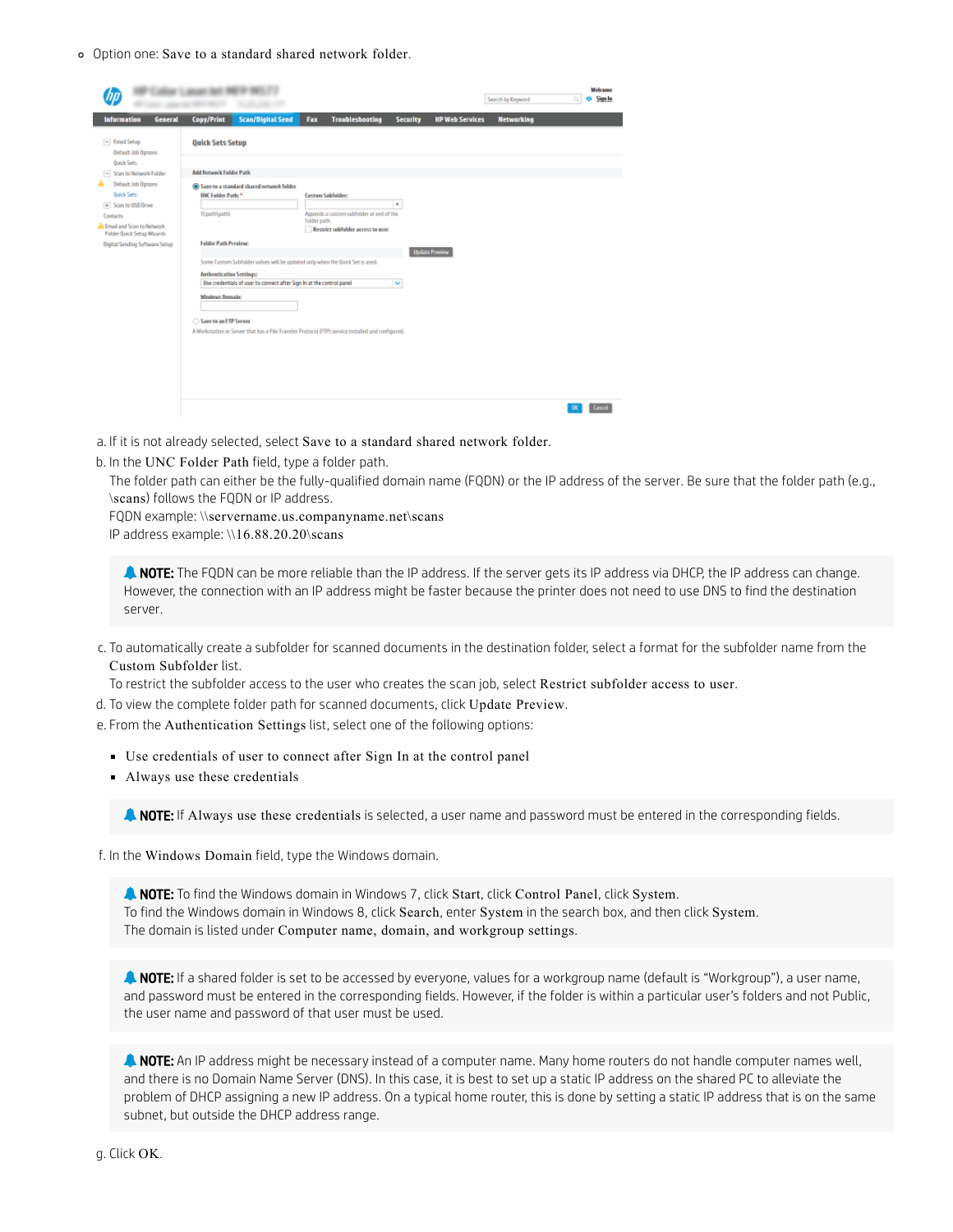### o Option two: Save to an FTP Server.

| <b>Information</b><br><b>General</b>                                                                                                                                                     | <b>Copy/Print</b>                                                                   | <b>Scan/Digital Send</b>                                                                                                                                                       | Fax         | <b>Troubleshooting</b>                        | <b>Security</b>      | <b>HP Web Services</b>                                                                                        | <b>Networking</b> |  |
|------------------------------------------------------------------------------------------------------------------------------------------------------------------------------------------|-------------------------------------------------------------------------------------|--------------------------------------------------------------------------------------------------------------------------------------------------------------------------------|-------------|-----------------------------------------------|----------------------|---------------------------------------------------------------------------------------------------------------|-------------------|--|
| $-$ Email Setup<br>Default Job Options                                                                                                                                                   | <b>Quick Sets Setup</b>                                                             |                                                                                                                                                                                |             |                                               |                      |                                                                                                               |                   |  |
| <b>Quick Sets</b><br>- Scan to Network Folder                                                                                                                                            | <b>Add Network Folder Path</b>                                                      |                                                                                                                                                                                |             |                                               |                      |                                                                                                               |                   |  |
| <b>Default Job Options</b><br><b>Quick Sets</b><br>+ Scan to USB Drive<br>Contacts<br>A Email and Scan to Notwork<br>Folder Quick Setup Wizards<br><b>Digital Sending Software Setup</b> | Save to an FTP Server<br>FTP Server: *<br><b>Folder Path Preview:</b>               | Save to a standard shared network folder<br>A Workstation or Server that has a File Transfer Protocol (FTP) service installed and configured.<br>Server hostname or IP address | Port:<br>21 | <b>FTP Folder Path:</b><br>(folder/subfolder) |                      | <b>Custom Subfolder:</b><br>Appends a custom subfolder at end of the<br>folder path.<br><b>Update Preview</b> | $\ddot{}$         |  |
|                                                                                                                                                                                          | <b>FTP Transfer Mode</b><br>Passive<br>This is an advanced setting.<br>User Name: * | Some Custom Subfolder values will be updated only when the Quick Set is used.<br>$\checkmark$                                                                                  | Password:   |                                               | <b>Verify Access</b> |                                                                                                               |                   |  |
|                                                                                                                                                                                          |                                                                                     |                                                                                                                                                                                |             |                                               |                      |                                                                                                               |                   |  |
|                                                                                                                                                                                          |                                                                                     |                                                                                                                                                                                |             |                                               |                      |                                                                                                               |                   |  |

**A NOTE:** If an FTP site is outside the firewall, a proxy server must be specified under the network settings. These settings are located in the EWS Networking tab, under the Advanced options.

# a. Select Save to an FTP Server.

- b. In the FTP Server field, type the FTP server name or IP address.
- c. In the Port field, type the port number.

**NOTE:** In most cases, the default port number does not need to be changed.

- d. To automatically create a subfolder for scanned documents in the destination folder, select a format for the subfolder name from the Custom Subfolder list.
- e. To view the complete folder path for scanned documents, click Update Preview.
- f. From the FTP Transfer Mode list, select one of the following options:
	- **Passive**
	- **Active**

g. In the Username field, type the user name.

- h. In the Password field, type the password.
- i. Click Verify Access to confirm the destination can be accessed.
- j. Click OK.

#### OPTION 2: CONFIGURE THE PRINTER TO SAVE TO A PERSONAL SHARED FOLDER

To save scanned documents to a personal shared folder, complete the following steps.

**A NOTE:** This option is used in domain environments where the administrator configures a shared folder for each user. If the Save to a personal shared folder feature is configured, users will be required to sign in at the printer control panel using Windows credentials or LDAP authentication.

- 1. Select Save to a personal shared folder.
- 2. In the Retrieve the device user's home folder using this attribute field, type the user's home folder in the Microsoft Active Directory.

**A NOTE:** Verify that the user knows where this home folder is located on the network.

3. To add a user name subfolder at the end of the folder path, select Create subfolder based on user name. To restrict the subfolder access to the user who creates the scan job, select Restrict subfolder access to user.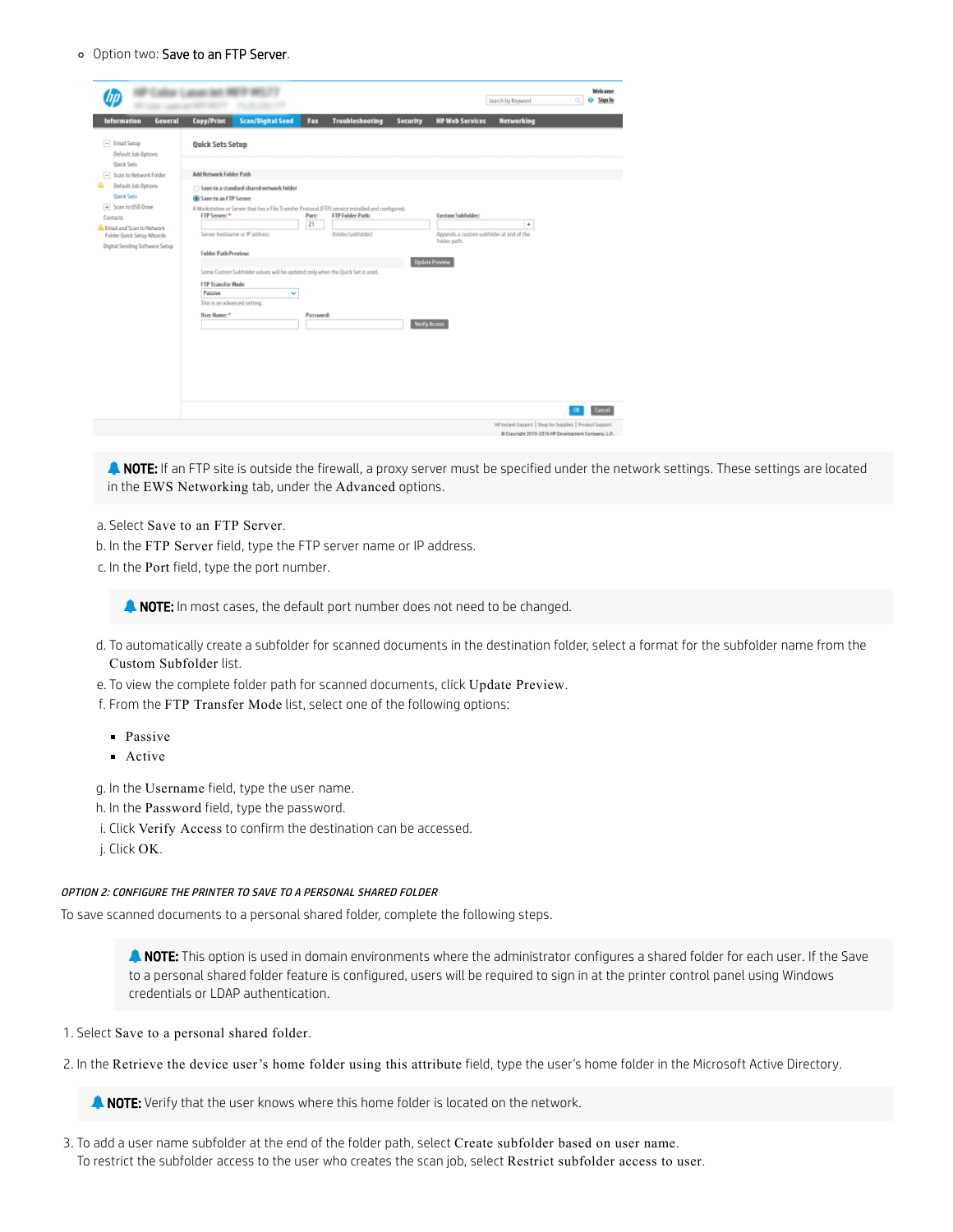#### SELECT THE DESTINATION FOLDER PERMISSIONS

Select one of the following options to set up destination folder permissions.

### OPTION 1: CONFIGURE READ AND WRITE ACCESS

To send scanned documents to a folder configured for read and write access, complete the following steps.

**A NOTE:** Send only to folders with read and write access supports folder verification and job notification.

- 1. If it is not already selected, select Send only to folders with read and write access.
- 2. To require the printer to verify folder access before starting a scan job, select Verify folder access prior to job start.

**NOTE:** Scan jobs can complete more quickly if Verify folder access prior to job start is not selected; however, if the folder is unavailable, the scan job will fail.

# 3. Click Next.

#### OPTION 2: CONFIGURE WRITE ACCESS ONLY

To send scanned documents to a folder configured for write access only, complete the following steps.

**NOTE:** Allow sending to folders with write access only does not support folder verification or job notification.

**A NOTE:** If this option is selected, the printer cannot increment the scan filename. It sends the same filename for all scans. Select a time-related filename prefix or suffix for the scan filename, so that each scan is saved as a unique file, and does not overwrite a previous file. This filename is determined by the information in the File Settings dialog in the Quick Set Wizard.

1. Select Allow sending to folders with write access only.

2. Click Next.

#### DIALOG THREE: NOTIFICATION SETTINGS

Use the Notification Settings dialog to configure when notifications will be sent.

1. On the Notification Settings dialog, complete one of the following tasks:

Option one: Do not notify.

a. Select Do not notify.

b. To prompt the user to review their notification settings, select Prompt user prior to job start, and then click Next.

- Option two: Notify when job completes.
	- a. Select Notify when job completes.
	- b. Select the method for delivering the notification from the Method Used to Deliver Notification list.
	- If the method of notification selected is Email, type the email address in the Notification Email Address field.
	- c. To include a thumbnail of the first scanned page in the notification, select Include Thumbnail.
	- d. To prompt the user to review their notification settings, select Prompt user prior to job start, and then click Next.
- Option three: Notify only if job fails.
	- a. Select Notify only if job fails.
	- b. Select the method for delivering the notification from the Method Used to Deliver Notification list.
	- If the method of notification selected is Email, type the email address in the Notification Email Address field.
	- c. To include a thumbnail of the first scanned page in the notification, select Include Thumbnail.
	- d. To prompt the user to review their notification settings, select Prompt user prior to job start, and then click Next.

#### DIALOG FOUR: SCAN SETTINGS

Complete the scan settings as follows.

On the Scan Settings dialog, set the default scanning preferences for the Quick Set, and then click Next.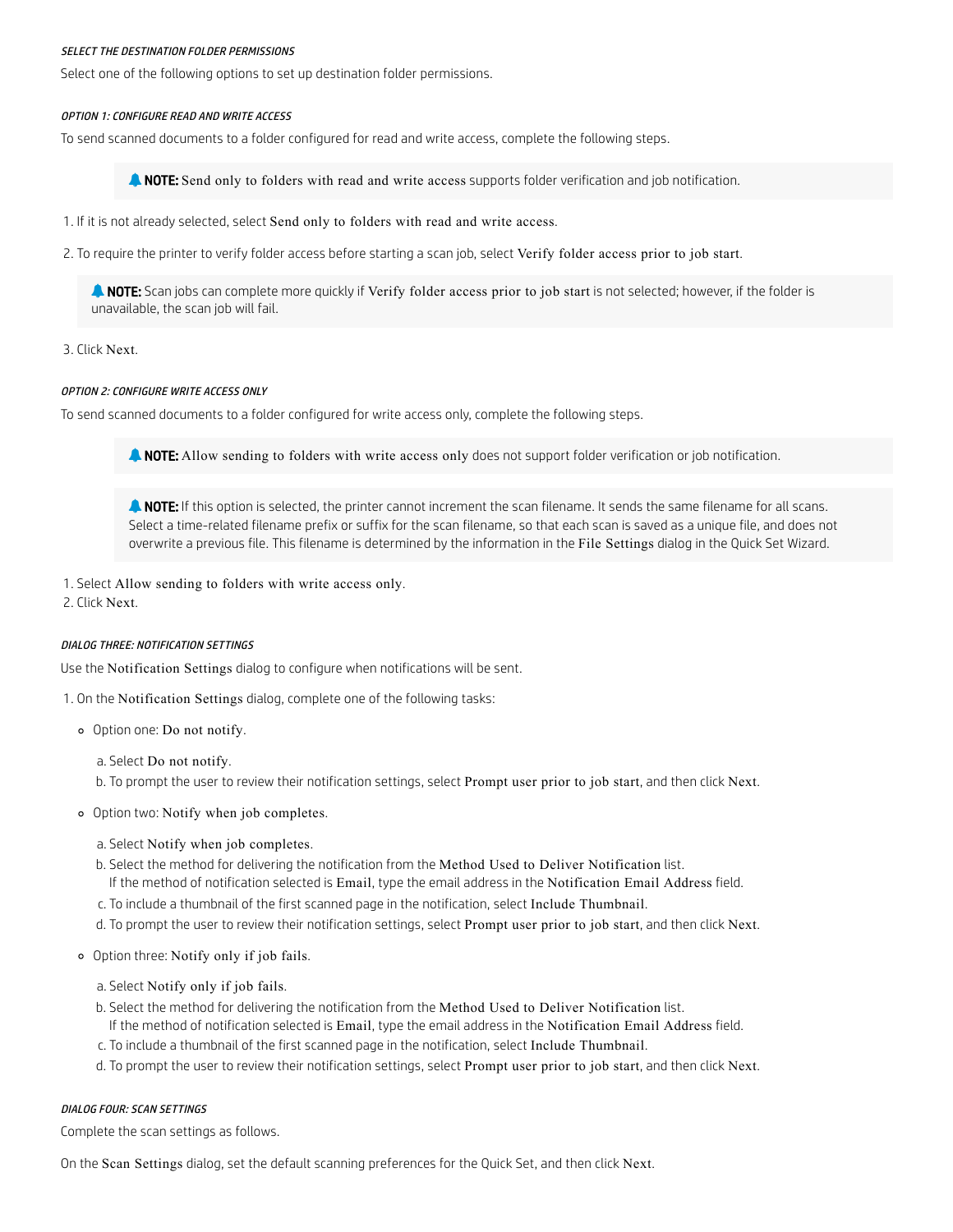# SCAN SETTINGS

| Feature                  | <b>Description</b>                                                                                                                                    |
|--------------------------|-------------------------------------------------------------------------------------------------------------------------------------------------------|
| Original<br>Size         | Select the page size of the original document.                                                                                                        |
| Original<br>Sides        | Select whether the original document is single-sided or double-sided.                                                                                 |
| Optimize<br>Text/Picture | Select to optimize for the output of a particular type of content.                                                                                    |
| Content<br>Orientation   | Select the way the content of the original document is placed on the page: Portrait or Landscape.                                                     |
| Background<br>Cleanup    | Select a value to remove faint images from the background or to remove a light background color.                                                      |
| Darkness                 | Select a value to adjust the darkness of the file.                                                                                                    |
| Contrast                 | Select a value to adjust the contrast of the file.                                                                                                    |
| Sharpness                | Select a value to adjust the sharpness of the file.                                                                                                   |
| Image<br>Preview         | Select whether to require or make optional a displayed preview of the job or to disable a preview.                                                    |
| Cropping<br>Options      | Select whether or not to allow a job to be cropped and the type of cropping option.                                                                   |
| <b>Erase Edges</b>       | Select this setting to specify the width of edge margins to be erased, in either inches or millimeters, for the front side and<br>back side of a job. |

# DIALOG FIVE: FILE SETTINGS

Complete the file settings as follows.

On the File Settings dialog, set the default file settings for the Quick Set, and then click Next.

# FILE SETTINGS

| Feature              | <b>Description</b>                                                                                                                            |
|----------------------|-----------------------------------------------------------------------------------------------------------------------------------------------|
| File Name<br>Prefix  | Set the default file name prefix used for files saved to a network folder.                                                                    |
| File Name            | Default file name for the file to be saved.<br>Select the User editable check box to make this setting editable at the printer control panel. |
| File Name<br>Suffix  | Set the default file name suffix used for files saved to a network folder.                                                                    |
| File Name<br>Preview | Enter a file name, and then click the Update Preview button.                                                                                  |